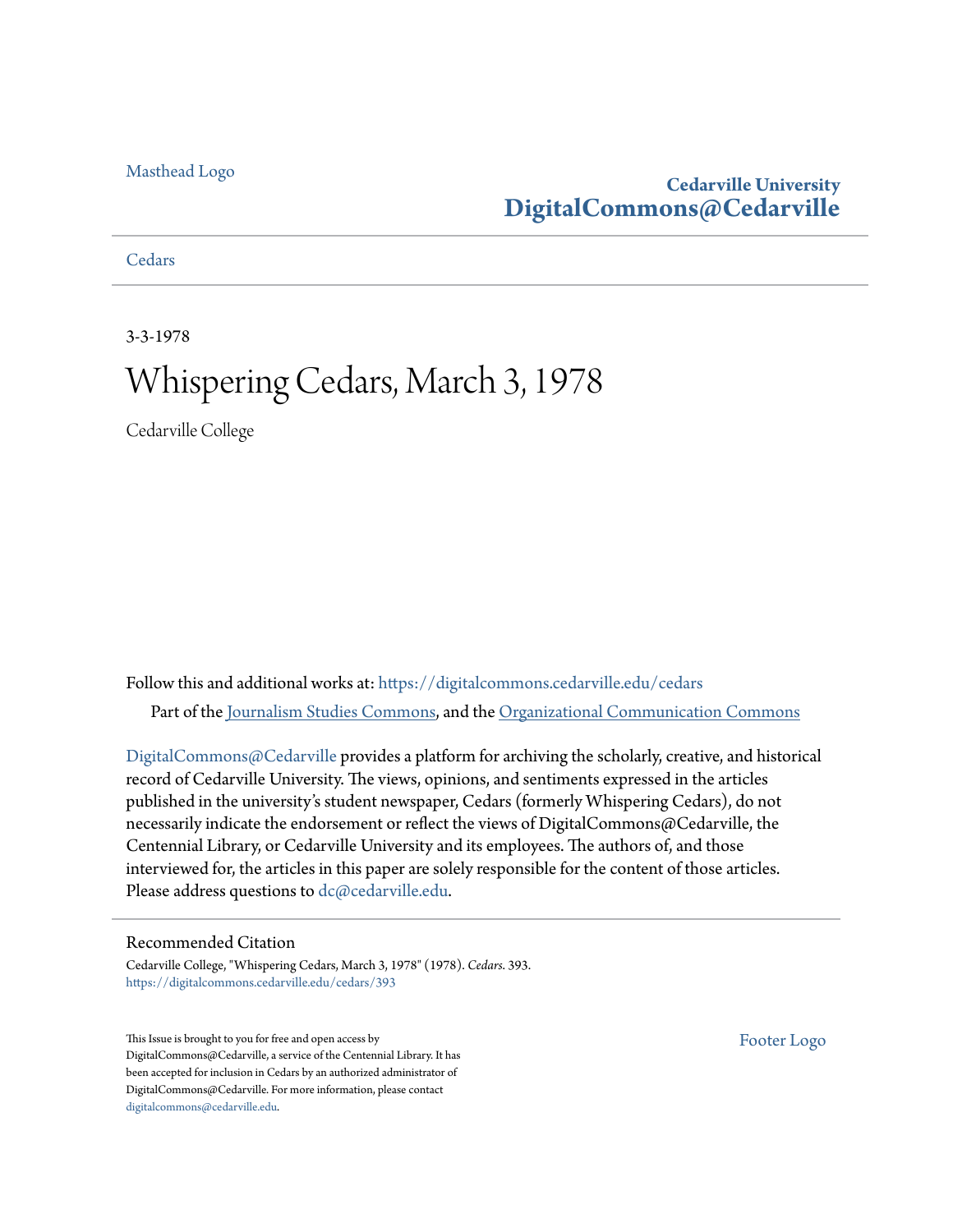

Vol. 46, No. 16

Final elections for Student Body offices and offices in the classes of 1979 and 1981 will be held next Tuesday in the Student Center lobby. The class of 1980 has decided to postpone their election of officers until this spring.

The two candidates for Student Senate President are Don Lewis and Craig Miller. Vance Maloney and Warren Throckmorton are seeking the office of Vice President. Barb Roth is seeking re-election as Student Senate Secretary, and is being opposed by Cindy Hall. The position of Treasurer is being sought by Linda Kuschel and Charlotte Olsen. Terry Broach and Keith Wilhite are seeking election to the post of Student Body Chaplain. Joe Rohde faces Rick Jones in the race for Student Body Project Chairman.

In the class of 1979, President John Potter is being opposed for re-election by Steve Titus. Benny Belleman and Karen Dyer are running for Vice-President. Secretary Joan Surso is being op-<br>posed for that office by Jo Leeke. Marty<br>Pressau is the lone candidate for Treasurer. Jeff Bean and Dave Woodall are running for Chaplain. The two Senate



Barb Adams, a sophomore music major will accompany Paul on the piano.

Paul Kauffman

### Kauffman in Senior Recital

#### By Chris Lofgren

Paul Kauffman will perform his senior recital on March 3, 1978 at 8 p.m. in Alford Auditorium. He will sing seven groups of songs.

## Integration **Under Study**

In opening, Paul will sing numbers by Purcell, Bach, and Shulty. These will be followed by Brahms "Four Spiritual Songs." A selection from Roussini's "The Barber of Seville" will be performed. After that, Paul will sing a Spanish selection by the Argentine composer Carlos Guastavino.

"Integrating Scripture and Knowledge"<br>is an imposing topic under study and dis-<br>cussion by the Cedarville College faculty.<br>Several faculty meetings during the past quarter have been used for this very purpose, as there is a desire that students be taught to apply Biblical knowledge to their various disciplines, and to understand the relationship between them.

The fifth group of songs will be hymns of the Anabaptist-Mennonite tradition.

"Bright is the Ring of Words,"· by Ralph Vaughan Williams, "Little Irish Girl," and "Nocturne" will conclude the program.

Paul is a senior from Irwin, Ohio. His advisor is Dr. Ellington.

Cedarville, Ohio

During the first two sessions, Dr.<br>Jack Riggs presented a paper dealing with major doctrines of the Christian Faith as the foundation of a correct world-and-life view. Basic doctrines included: A selfcontained, sovereign, om-<br>niscient God; His revelation to man and inspiration of Scripture; the Doc trine of Man; the Doctrine of Christ and Redemption; and Eschatology, the Doctrine of Last Things.

Dr. Allen Monroe continued with a presentation entitled, "A Cursory Look at Christian Epistemology,'' (the study<br>of the origin, processes, and validity of<br>knowledge.) His basic tenets are that God is the origin and source of all knowledge, and all knowledge possessed by man is revealed to him by God.<br>In subsequent sessions during Spring

Craig Miller

seats for the class are being sought by Ron Bigelow, Marty Devine, Ron Medlock, and John Bowers.

In the class of 1981, Valde Garcia is being opposed for re-election as President by Steve Keller. Jannell Decker and Dave Lewis are seeking\_ the Vice Presidency. Cheryl McMillan and Nancy



Quarter, Dr. Monroe will complete his presentation and Dr. Jim Biddle, Dr. doch will show how to relate this philosophy of knowledge to the various disciplines.

March 3, 1978

# Senate, Class Elections Tuesday

Don lewis

Tenney are the two candidates for Secretary. For Treasurer, the class will choose either Julie Cottrell or Marilyn Reinholdt. Steve Churchill and Tom Paschall are seeking to be the Class Chaplain. Those running for the class Senate posts are Don Rickard, Ed Smith, Trudy Tangblade, and Anne Tawney.

> inforce their own knowledge, and in turn, improve the quality of education for the students.

**Maloney Sees Ear Week** As Frustration Reliever The committee members composed of the men mentioned above and Mr. James Grier, the administration, and faculty, By Tina Wagner

''Winter gets long and dreary . . .''<br>began Vance Maloney, when questioned regarding the purpose of Student Senate's "Ear Week."

 He and other Senate members dreamed up the Ear Week idea to provide "a release for pent-up winter frustrations." With the Ear Week Grand Marshalls, Pat Dixon and Ron Grosh, they coordinated after-chapel lectures, an "Ear and the Arts" competition, a beauty contest of ears, and distributed Ear Week buttons to highlight the weeklong event. Planning for Ear Week originated within Senate at the beginning of the quarter.<br>Two weeks prior to the Week, posters and signs emphasizing ears began to appear throughout the campus, especially<br>in the Student Center-Gymnasium. Vari-<br>ous posters featuring elephants and Q-tip lettering were utilized by Rick Jones,

#### By Sheri Levin

Senate's Ear Week Publicity Chairman. During Monday morning's Chapel service, Dr. Jeremiah formally announced vice, Dr. Jeremiah formally announced the beginning of Ear Week to the college family. He emphasized honoring our ears, which are often neglected mem-<br>bers of our bodies.

 Student participation in an "Ear and the Arts" competition consisted of students submitting any work of art which directly related to the ear, including poetry, songs, sculpture, and even little known facts about the ear. Winners of this and other Ear Week contests were announced in Thursday's "First Annual Anatomy Awards."<br>Questions were raised in regard to the

A memo written by Dr. Cliford Johnson describes the purposes of the sessions: 1.) To exhibit our common tenets in the Christian faith. 2.) To clearly state the Christian faith .. 2.) To clearly state the implications of a Christian philosophy of life with careful use of vocabulary and the avoidance of too many technical terms. 3.) To show different ways our world-view can be incorporated into the content of each discipline. 4.) To enable faculty members to determine the extent of integration in the courses they teach.

financing of Ear Week. Rumors circulated that Student Senate had voted to give several hundred dollars for the week before Senate members were informed about what the money would be used for. Vance Maloney pointed out that both Student Senate and Student Activities contributed financial support to the project, but declined to divulge information regarding the exact amount of money spent on the week.

Maloney did mention that he and his committee secured the "complete support" for Ear Week from Dr. Jeremiah, Dr. Johnson, Deans Rickard, Walker, and Bates, and "numerous profs" prior to requesting the funds from Student Senate.

Is Ear Week the beginning of a tradition? Will Cedarville honor this or another part of the anatomy in 1979? Maloney and the grand marshalls say that there are "possibilities," but still are not sure how successful this week's attempt has been. According to Mr. Grosh, the week lacked adequate pub-<br>licity and explanation. However, he stressed that it was the first time around for "this sort of craziness," and he hastened to add that, "A lot had to be explained about the first 'Cedar What?' also."

Discussion is a large part of each session. There is a diversity of opinion in many areas; therefore, each teacher is given an opportunity to defend his own stand and be exposed to the views of others.

sophy of Shankara, a ninth century Hin-<br>du philosopher-reformer, who promoted<br>the doctrine of monism or the unity of<br>all being. The Science of Creative Intelligence is , the doctrinal aspect of the Maharishi's system of yoga and is a restatement of Shankara's monism.

Would-be mediators, seeking to be in-<br>itiated into TM, must pay a course fee<br>and must bring to the ceremony flowers, fruit, and a handkerchief to be offered to Guru Dev. Guru Dev is the form of the Hindu triad of gods who are wor- shipped as the manifestations of the formless absolute, Brahman.

During the initiation the TM teacher<br>quotes a hymn in Sanscrit, identifying this initiation as a traditional Hindu worship service or "puja."

 Among related Ear events were the after Chapel lectures presented by Dr. James McGoldrick (posing as the Earl of Essex), Dr. Jeremiah, and Dr. Stanley Ballard.

 In a separate interview, Senate President Scott Anderson and Representative Warren Throckmorton both stated that Warren Throckmorton both stated that Senate had spent \$400 for Ear Week activities. Initially, \$300 was budgeted for the committee, and an additional \$100

### 'TM' Gaining Wide Recognition

#### By Teresa Galbreath

The practice of Transcendental Meditation (TM) has swept across America in the past thirteen years.

Each month 30,000 Americans are initiated into TM. The government has granted funds for such projects as teach- ing in public schools and using it in the rehabilitation of alcoholics. Prominent public figures promote TM because they feel it has aided them in solving their personal problems.

Teachers of TM claim that it is a scientific method of gaining deep rest and other benefits such as releasing infinite intelligence and creativity which sup- posedly abide in each person.

### AX Talent Night

#### By Mary Wallace

One of the most exciting evenings of all Winter Quarter is almost here - the Alpha Chi Talent Night. This big event will take place on Friday night, March 10th in Alford Auditorium. Tickets will be on sale for 50c per person and 75c per couple. Monday and Tuesday they will be sold in the SCG lobby during lunch and dinner hours.

At the root of TM is the Hindu philo-

For those interested in participating, tryouts will be held tonight in the choir variety of acts are encouraged to try out, ranging from comedy to drama (in accordance with Cedarville College stan- dards).

"Vaudeville" is the theme for this year's show. Between acts this type of entertainment will be presented for the amusement of the audience.

The practice of TM seeks to merge the individual with the cosmos, identifying man with the Absolute Being.

(Continued on page 4)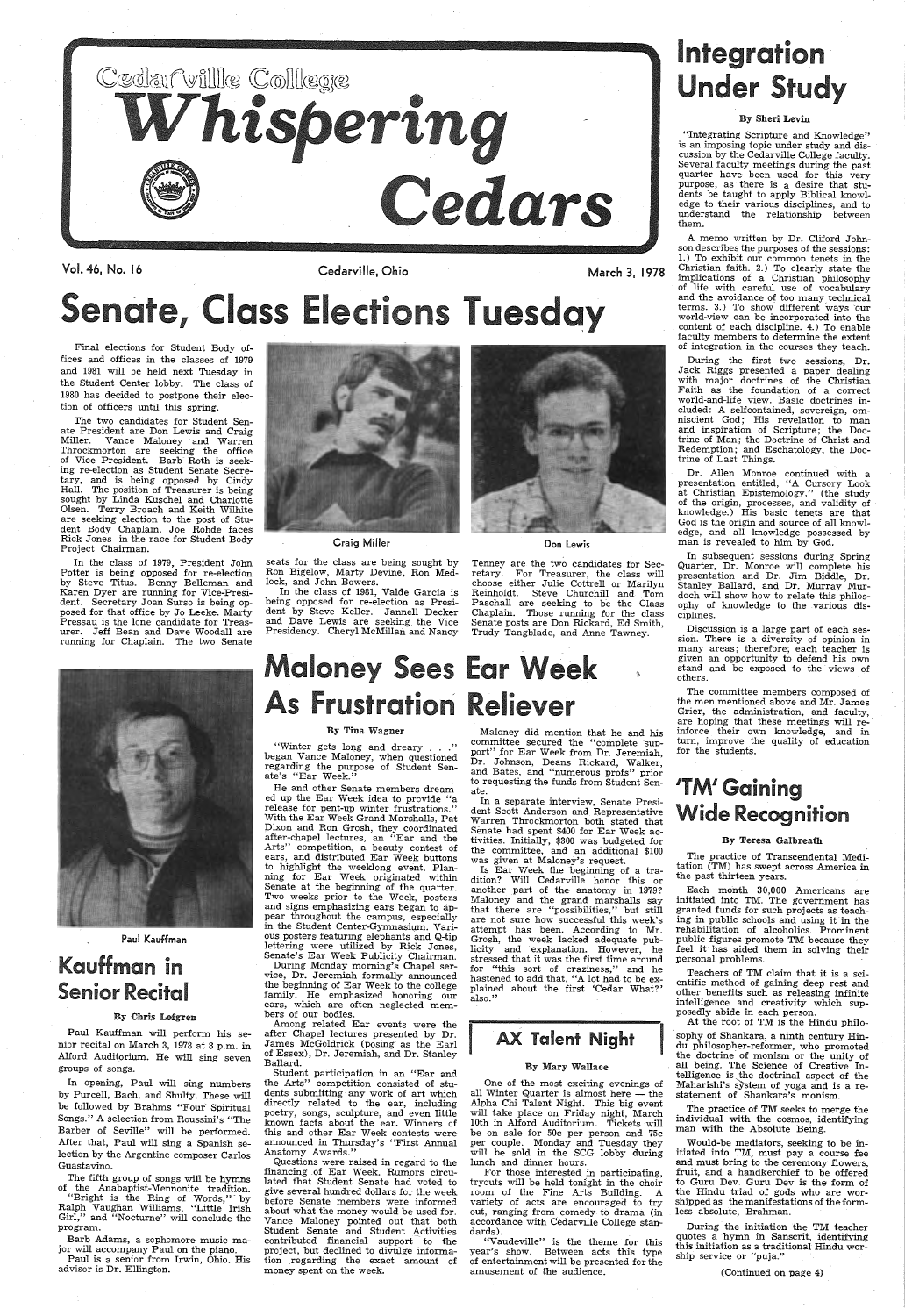### *Editorially Speaking...*

### Monday Needed As 'Travel Day'

In a "better late than never" spirit, I would like to add my voice to those who believe that Cedarville College ought to demonstrate its belief that students should support their local church on Sunday by not beginning classes on the Monday after Easter. By starting classes the day after the holiday, the college will be forcing students to be on the road during this very special Lord's Day.

It has been a practice in the past to cancel classes for major fundraising activities in the past two years, and the missed class time did not seriously impair the academic routine. To do so on this occasion would not create any greater disturbance to the class schedule.

When the decision to hold classes the Monday after Easter was first noticed, many students thought that it was just a simple mistake. Since that time a number of students have spoken out (including two in a recent Letter t tions to the administration, but as of this writing there has been no change of schedule.

It would be wise for the college to schedule a travel day other than<br>Sunday preceding the beginning of each new quarter. This would be a<br>clear demonstration that the college truly desired the student body to sup-<br>port thei should demonstrate that support now, and provide Monday after Easter as a travel day for students.  $\qquad \qquad -CM$ 

Considering the many limitations of script and theatrical facilities, Rich did a stellar job of giving his audience a true taste of the life of Russian Jews and their struggle to cope with the increasing pressure to abandon tra dition and their home town (for those of you who missed the serious intent of the play). Standout scenes included the wedding and Bottle Dance, and the nightmare of Tevye. All this coming from the imagination of a *student* director should make appreciation of the musical all the more prominent.

### Fiddler Commended

Last week's production of the musical *Fiddler on the Roof* has to rank at the top of the list of dramatic works performed on this campus. The members of the cast, crew, and orchestra are to be commended for their outstanding jobs. Undertaking this production was a monumental task, considering the amount of creativity, genius, and hard work that had to go into the three-hour production. Many people can be credited for a job well done, but one person deserves special recognition.

### The Whispering **Cedars Staff**

| Editor  Craig Miller           |  |
|--------------------------------|--|
| Copy Editor  Suzan Zink        |  |
| Layout Editor  Claire Phillips |  |
| Business Manager  Dan Green    |  |
| Advisor  Mr. Ron Grosh         |  |
| Photographer  Amy Ross         |  |
| Corres. Sec'y  Wendy Patterson |  |
| Typist  W. Patterson           |  |
| Contributors:                  |  |

Rich Luedeke, the talented student director, gave the popular Broadway production new life on the Cedarville stage. Rich, who had comby being an understudy for male parts, choreographer, drama coach, and stage hand. These qualities deserve commendation, but the loudest applause . should be heard for his creative mind and persistent direction.

> Julie Ouellette, Paula Arvay,<br>Jan Hansen, Steve Hancock, Ray Commins, Jim Bocian, Stephanie Mesner

Thank£, Rich and members of the company, for a most enjoyable and memorable evening in our dramatic experience. -CP

### Want 'Practiced Changes'

Dear Editor:

We, the undersigned, would like to see the Board of Trustees consider revision of the "Female Attire" section of Cedarville College's student handbook.

We are grateful for the foresight evi- denced by the change in the, 1978-79 handbook which now allows women to wear slacks when the chill factor reaches -20 home is on more than six hours a day.<br>Preschoolers watch an average of 23.5 hours per week. Today's teenager will have logged at least 15,000 hours of viewing time by the time he graduates from high school  $-$  compared to an estimated 12,000 hours spent in school classrooms.

The National Association for Better Broadcasting estimates that "a child will see 13,000 violent television deaths between the ages of five and fifteen." What should concern Christians even more is that for many viewers, television has become the yardstick against which they measure and make moral choices and on which they base their own attitudes and<br>values. TV has become a major, if not the main, legitimizing agent in our so-<br>ciety."

R. Pope, F. Greetham, R. Young, J. Cottrell, S. Poling, B. Anderson, T. Galbreath, C. Vielguth, K. Haga, T. Wagner.

Whispering Cedars is published weekly by the<br>students of Cedarville College. The opinions<br>expressed herein are those of the writers and<br>do not necessarily reflect the attitudes or opin-<br>loo not necessarily reflect the atti

It is my contention, with which I have<br>a high regard for family life, that those a head in our world who regard themselves Christians are just as guilty as the general public in ignoring the potential power of certain television program- ming.

Some of you readers may think that I'm<br>biased in my beliefs. To that I say, quite<br>the contrary. I've been involved enough<br>in broadcasting to realize television can<br>be very useful and helpful. I have to per-<br>sonally look at thus, the reason for the composition of this letter. I encourage you readers to pay closer attention to how television affects you and your family. Regulation

and 2) How are the methods to be used'? Is artificial insemination adultery? What are the legal rights of a clone? Suppose a scientist is able to breed an animal with the intellect of a man. These<br>and other questions of ethics and jurisprudence will plague the church at the end of the twentieth century  $\frac{1}{\sqrt{2}}$  if the church is on earth at the end of the twentieth century. Modern society is morally bankrupt and totally unable to<br>handle these problems from anything<br>but a utilitarian approach.<br>A good point is made by the authors.

Who can be trusted to rightly wield this powerful new tool of science? Christian theology has known for centuries - nobody! The potential for abuse is incredi-<br>ble. The development of this technology holds the possibilities for the ushering in of a Huxleyan "Brave New World."

degrees or when the temperature itself is . -10 degrees. But we feel that this revision did not go far enough. Temperatures hovering below 10 degrees still feel cold Iy feels similar to -10 degrees. There-<br>fore, we feel that a simpler solution to<br>the problem of the female dress code during Cedarville's bizarre winter weather would be to adopt Grand Rapid's system - allowing slacks to be worn all during Winter Quarter. This dress code<br>has not caused Grand Rapids to "go has not cause in that it would affect Cedarville this way. In fact, modi- fying this rule now may help decrease pressure that could crop up in the future to do away with the dress requirement altogether. Thus, we would like to see the basic rule structure preserved asking only for some slight, but practical changes in the rule.

Simply stated, the answer is one of the role of the Christian in an unchristian world. The community of the redeemed must exert its influence as salt and light in the world. The Christian should display social concern. Christian theology holds that Christians are to be compassionate .in their dealings with others, be they redeemed or unregenerate. The

### for *t~p quality·*  newspaper printing

# IN YOUR OPINIC

Sincerely yours,

YELLOW SPRINGS **NEWS** 

### TV Affects You

Dear Editor,

Are you aware of television? I don't mean have you ever heard of television. But are you, the viewer, aware how tele-

vision affects you and your family? Recent A.C. Nielson ratings show the television set in the average American



### *Bibliomania.* . . . Book Questions Biological 'Advances'

#### By Steve Poling

Who Should Play God? by Ted How- ard and Jeremy Rifkin is a book about the recent developments in genetics, spe- cifically the manipulations of genes and genetic processes by scientists.

The book was given to this critic for review by the publisher. That's good because the critic would not have bought it on his own.

The book contained little data of which<br>the reviewer was not already aware. However, Who Should Play God? is valuable in that it collects a great mass of information and presents it in a single volume.

This advantage is overshadowed by the extreme bias of the book. The author takes a position against any further de- velopment of the knowledge at hand and also opposes any further investigation into the "secrets of life."

The greatest difficulty with the auth or's bias is that he bases it wholly upon of man and the nature of man as a creature of God. This does not mean that the Christian should take the opposite side in the debate; rather, the Christian should examine his own world-view to -determine where he stands.

The Christian has a stake in the debate concerning the ethics of some of the new<br>medical techniques and must be willing to make some tough decisions. The ques-<br>tion which the Christian must answer at this point is two fold: 1) Are the meth ods learned intrinsically good or evil?

(Continued on p. 3)

Francis Schaeffer is correct when he publicly fears the use of modern technology in the hands of an atheist elite. The answer to the potential for abuse of ge- netic engineering is the· same as the response to anything that Christ-denying mankind can abuse.

(Continued on page 3)

Awards for

### excellence in typography

*National Newspaper Association Confesfs:*  1975, 1973, 1972, 1970, 1969, 1965, 1963, 1962, 1959, 1958

#### *Ohio Newspaper Association Confesfs:*

1975, 1973, 1972, 1970, 1969, 1968, 1967, 1966, 1965, 1964, 1963, 1962, 1961, 1959, 1958, 1956, 1955, 1954, 1953

*Whispering Cedars*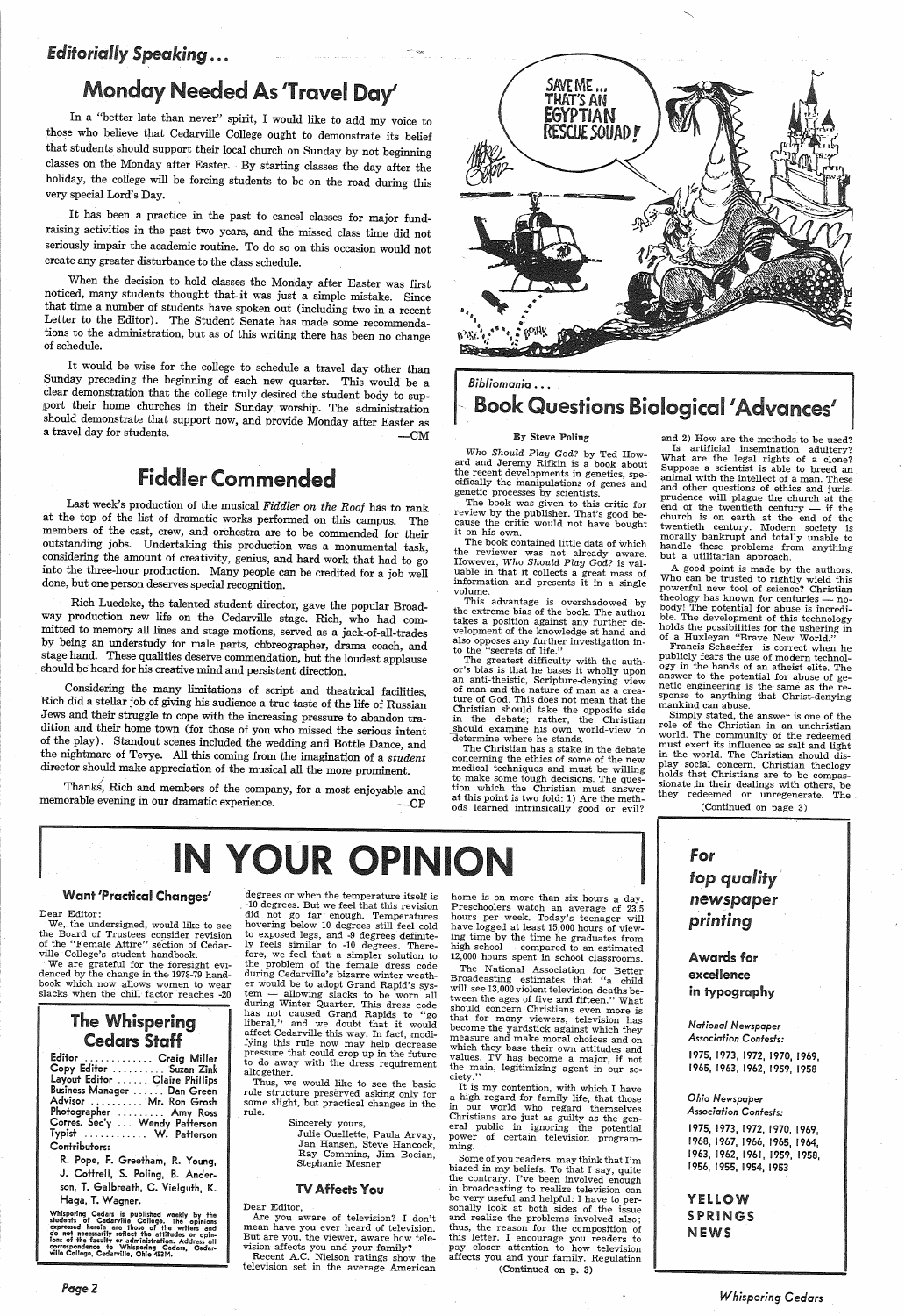

### Bibliomania

#### (Continued from page 2)

Christian, as he exerts his influence in the world, will be able to in some manner hold back the headlong rush of the world toward destruction.

Who Should Play God? by Jeremy<br>Rifkin and Ted Howard, published by Dell Publishing Co. of New York, costs \$1.95 is not recommended by the book reviewer. However, the subject of the<br>"genetic revolution" is a relevant one and well worth the time of the Christian's scrutiny. This critic waits for some competent Christian scholar to examine the moral and ethical questions and the scope of the problems connected with these recent developments.

Xenia **Office Supply** 169 W. Main St., Xenia Ohio 45385 Phone 372-2381 "See Us for All Your School Needs"

**STAGS** TAILORS **1 Hour Cleaners** 

## **Review...** 'Fiddler'-A Musical Masterpiece

#### By Bill Anderson

Anderson, a former Whispering Cedars staff member, is a 1977 Cedarville graduate and currently a graduate assistant in English at the University of Dayton.

The MENC's recent production of the Joseph Stein-Jerry Bock-Sheldon Harnick musical "Fiddler on the Roof" proved again that there is a place for musical theatre at Cedarville. With its memor-<br>able tunes like "Tradition," "Sabbath Prayer," and "Sunrise, Sunset," the production was one which exuded excellence in all of its facets. Much of the credit for this outstanding achievement belongs to the project's mastermind. Richard Luedeke, whose brilliant direction and faithful recreation of Jerome Robbins' original choreography resulted in a unified experience that was both dramatically and musically superb.<br>John Raber admirably carried the

show as its harried protagonist, the milkshow as its narried protagonest, the minimum<br>man, Tevye. Appearing appropriately<br>restrained, perplexed, fatigued, and<br>sometimes cynical, Mr. Raber was especially precise in his handling of Tevye's bewildered monologues. Likewise, he was amusing in his handling of his wife Golde, given one of the play's strongest characterizations by Lydia West, with "kid gloves."

Miss West was consistently severe but understanding, and, in what was an action of sheer ingenuity, provided welcome comic relief by peeking from under the bedclothes during the wild reenactment of Tevye's dream. Together, Mr. Raber and Miss West were perfectly balanced as the victims of a crumbling society in which their daughters married whom they chose and in which new political policies uprooted them from their beloved Anatevka. Prompted by these problems, their query to each other,' Do You Love Me?," was a sensitively, almost exquisitely, acted sequence.



From left to right, Judi Riter, Phil Miller, Jon Raber, Lydia West, and Ron Phillips perform the opening number "Tradition."

hopeful daydreamer to the heartbroken fiancee of a man she does not love to Motel's radiant bride and supportive, hard-working wife, was demonstrative of her impressive dramatic ability.

As the impressionable Hodel, Tevye's second daughter, Judi Riter gave a glowing performance and masterfully exhibited her strong vocal talent in "Matchmaker" and the achingly sad "Far From the Home I Love.'

Gwen Smith, in the role of the precariously headstrong Chava, who marries outside the faith without her father's blessing, was lovely and reserved. Finally, although their roles were minor, Faith Grahl and Debbie Ager, as Shprintze and Bielke, respectively, were<br>perfect accents to the others.

and Tevye, musing that the two of them will one day "turn the world upside down," is not imagining the impossible if the feat were attempted by a pair as attractive as Mr. Miller and Miss Riter. Ron Phillips portrayed Fyedka, the Russian for whom Chava invokes her father's rebuke with appropriate severity and gallantry.

(continued from page 2)

'Fiddler' Was the Finest

Brian L. Whitaker

-Bill Potter

The performances by the townspeople, while ensemble-oriented in nature, inevitably created a pastiche of memorable cameos. Sue Felty's Yente, the matchmaker, had its erratic moments, but she was an altogether amusing study with her will-intended meddlings and with her win-intended inedutings and<br>swiftly stilted mannerisms. As Lazar<br>Wolf, the butcher who has "everything<br>...except a bride," Randy Harper was forcefully exhuberant while singing "To Life" with Tevye following his betrothal to Tzeitel. His later embarrassment at being jilted, however, took on an almost sinster quality as he aired his harsh<br>feelings at Tzeitel's wedding. Tevye's dream sequence was made more nightmarish with the bizarre appearances of Kathy Mallare as Grandma-Tzeitel and Kathy Jones as Fruma-<br>Sarah. And, finally, a trio of troublemaking Russians was undoubtedly the show's greatest sensation. As the arrogant Sasha, Brian Johnson's vocal prowess was awesomely impressive, while the strenuously acrobatic maneuvers of Jim Abercrombie and Mark Peters, considering the smallness of the stage, were nothing short of electrifying. They created one of the most breathtaking spectacles ever witnessed in college theatre by this reviewer. Like "You're a Good Man, Charlie Brown," last spring, "Fiddler on the Roof" was another daring yet triumphant undertaking for Mr. Luedeke, his cast, and his crew. They deserve the loudest of bravos for successfully achieving that trait which is all too rare in musical theatre, perfection.

124 Dayton St. Yellow Springs, Ohio 767-7237



Of the five gifted young actresses portraying Tevybe's daughters, LouAnn De Young as the eldest, Tzeitel, had the most challenging role. Her excellent<br>command of a number of roles, from the

Cedarville

**Hardware** 

'Your GE Dealer'

Sales & Service

766-1941

63 North Main Street

The roles of the diverse young men who marry Tevye's daughters were undertaken by three striking and skillful actors. Craig Miller, as Motel, the tailor whose persistence pays off in both love and career, appeared appropriately meek at first, then, made bold by his love for Tzeitel, was hilarious as he got up the gumption to ask for her hand. His elation at being approved, which he expressed in "Miracle of Miracles," was matched only by his pride upon the arrival of a used sewing machine for his tailor's shop.

As Perchik, the idealistic young radical who has a profound effect upon Hodel, Phil Miller gave a smooth, self-assured performance. After proclaiming his love for Hodel in the triumphant "Now I Have Everything," he leaves for Kiev, where he is arrested. Hodel follows him,

> -OPEN 24 HOURS-WEAVER'S SUPER VALU Yellow Springs

**Whispering Cedars**